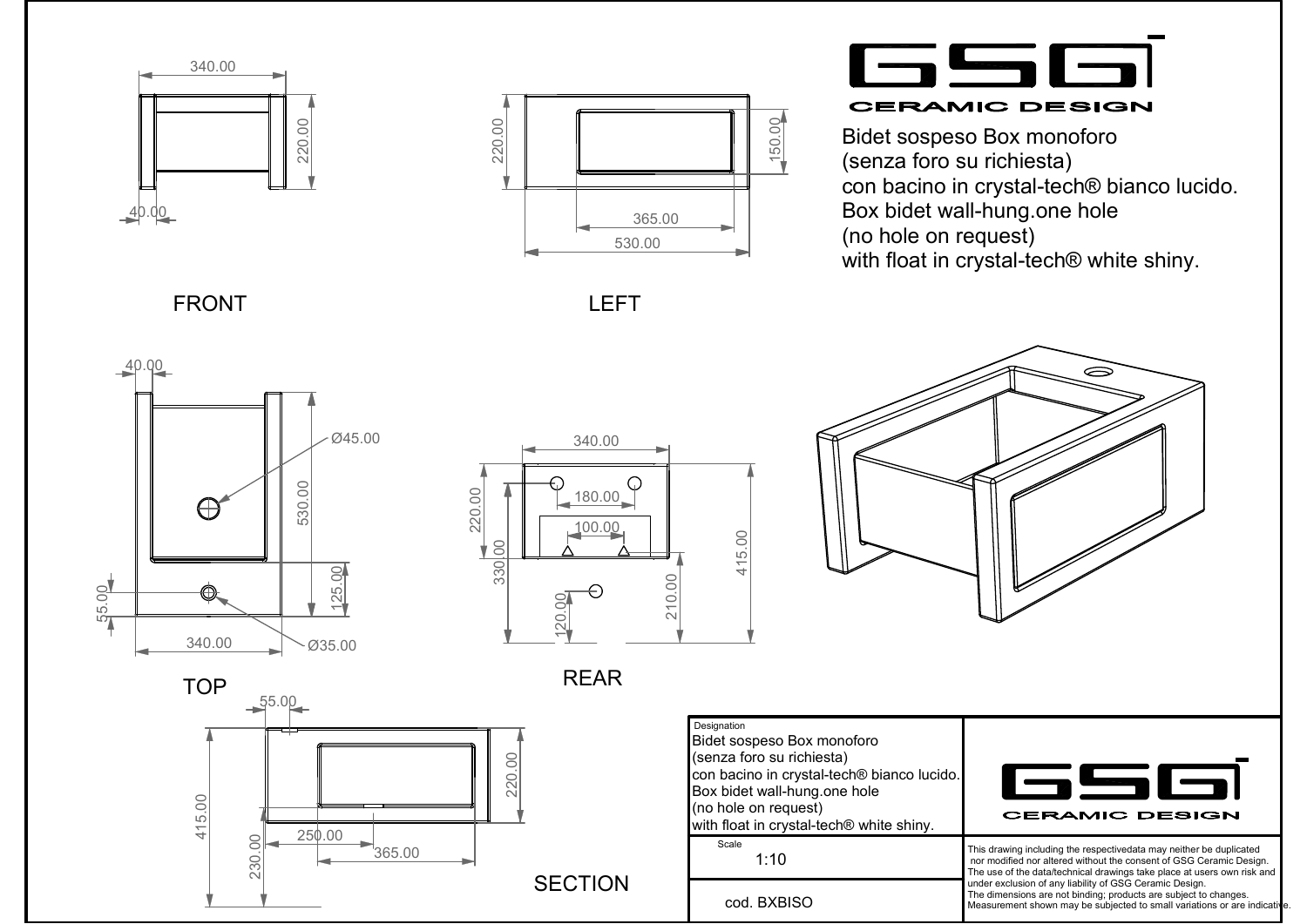

Guida all'istallazione dei bidet sospesi con kit fissaggio dal basso (cod. ACS41) Serie: GLASS - BOX

*Series: GLASS - BOX Guide to installation of bidet wall-hung with bottom fixing kit (cod. ACS41)*